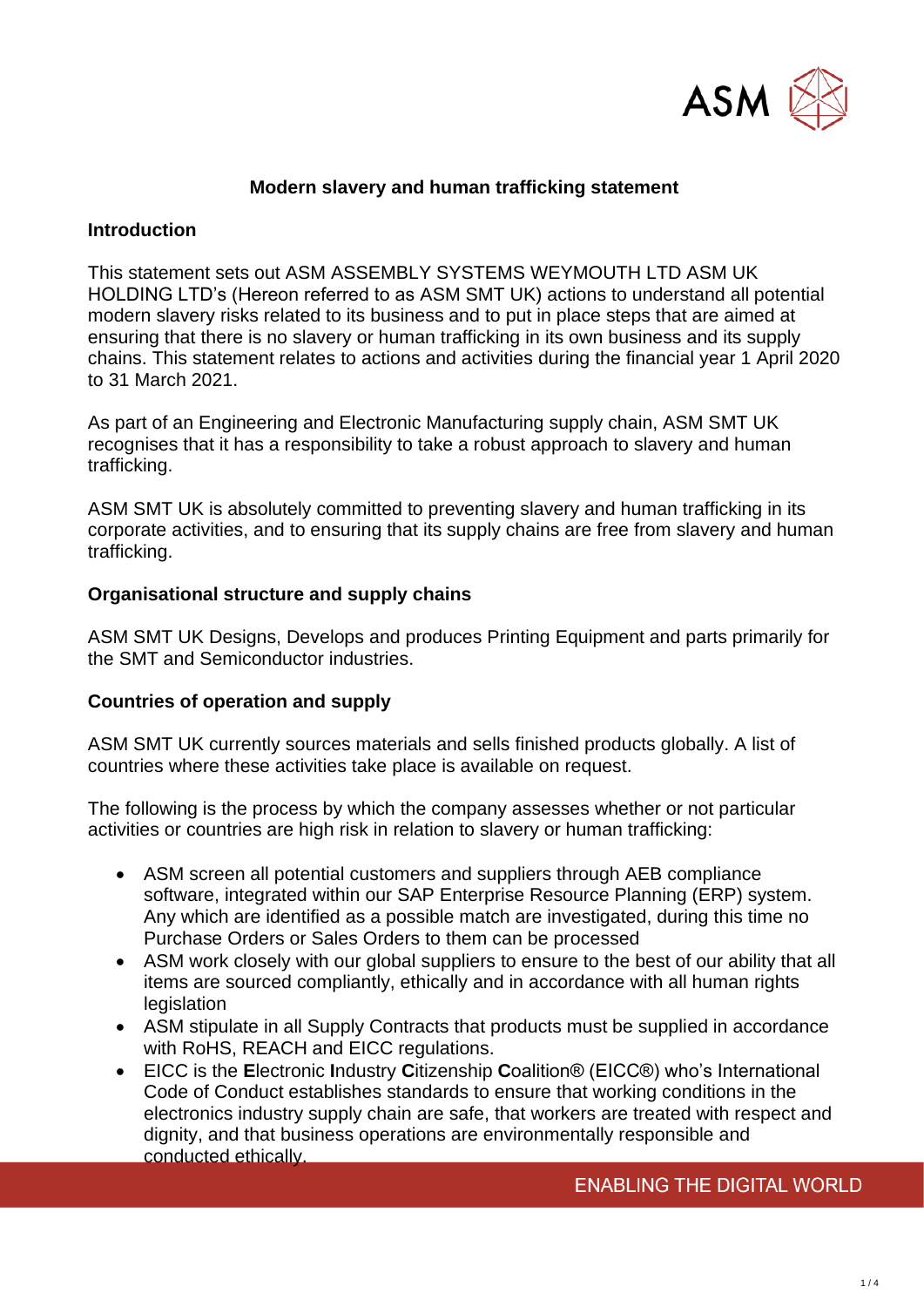

# **High-risk activities**

The following activities are considered to be at high risk of slavery or human trafficking:

- Mining of precious metals used within electronic manufacturing such as yttrium, lanthanum, terbium, neodymium, gadolinium and praseodymium
- Products sourced from countries whose Human Rights record is considered below acceptable levels
- Workers in traditionally low paid countries being exploited by employers

ASM has a moral responsibility of ensuring that no slavery has been used in producing the products we sell. This not only applies to goods manufactured in our factories but also to our suppliers, and suppliers of their suppliers, all the way down the supply chain.

# **Responsibility**

Responsibility for ASM SMT UK's anti-slavery initiatives is as follows:

Training: ASM SMT UK has trained managers involved in the recruitment of Temporary workers and also the Logistics and Materials Management team involved in the Supply Chain.

### **Relevant policies**

ASM SMT UK operates the following policies that describe its approach to the identification of modern slavery risks and steps to be taken to prevent slavery and human trafficking in its operations:

- 1. Whistleblowing policy ASM SMT UK encourages all its workers, customers and other business partners to report any concerns related to the direct activities, or the supply chains of, ASM SMT UK. This includes any circumstances that may give rise to an enhanced risk of slavery or human trafficking. ASM SMT UK's whistleblowing procedure is designed to make it easy for workers to make disclosures, without fear of retaliation. Employees, customers or others who have concerns can use our confidential helpline/complete our confidential disclosure form.
- 2. Employee code of conduct ASM SMT UK's code makes clear to employees the actions and behaviour expected of them when representing ASM SMT UK. ASM SMT UK strives to maintain the highest standards of employee conduct and ethical behaviour when operating abroad and managing its supply chain.
- 3. ASM SMT UK is committed to ensuring that its suppliers adhere to the highest standards of ethics. Suppliers are required to demonstrate that they provide safe working conditions where necessary, treat workers with dignity and respect, and act ethically and within the law in their use of labour. ASM SMT UK works with suppliers to ensure that they meet the standards of the code and improve their worker's working conditions. However, serious violations of ASM SMT UK's supplier code of conduct will lead to the termination of the business relationship.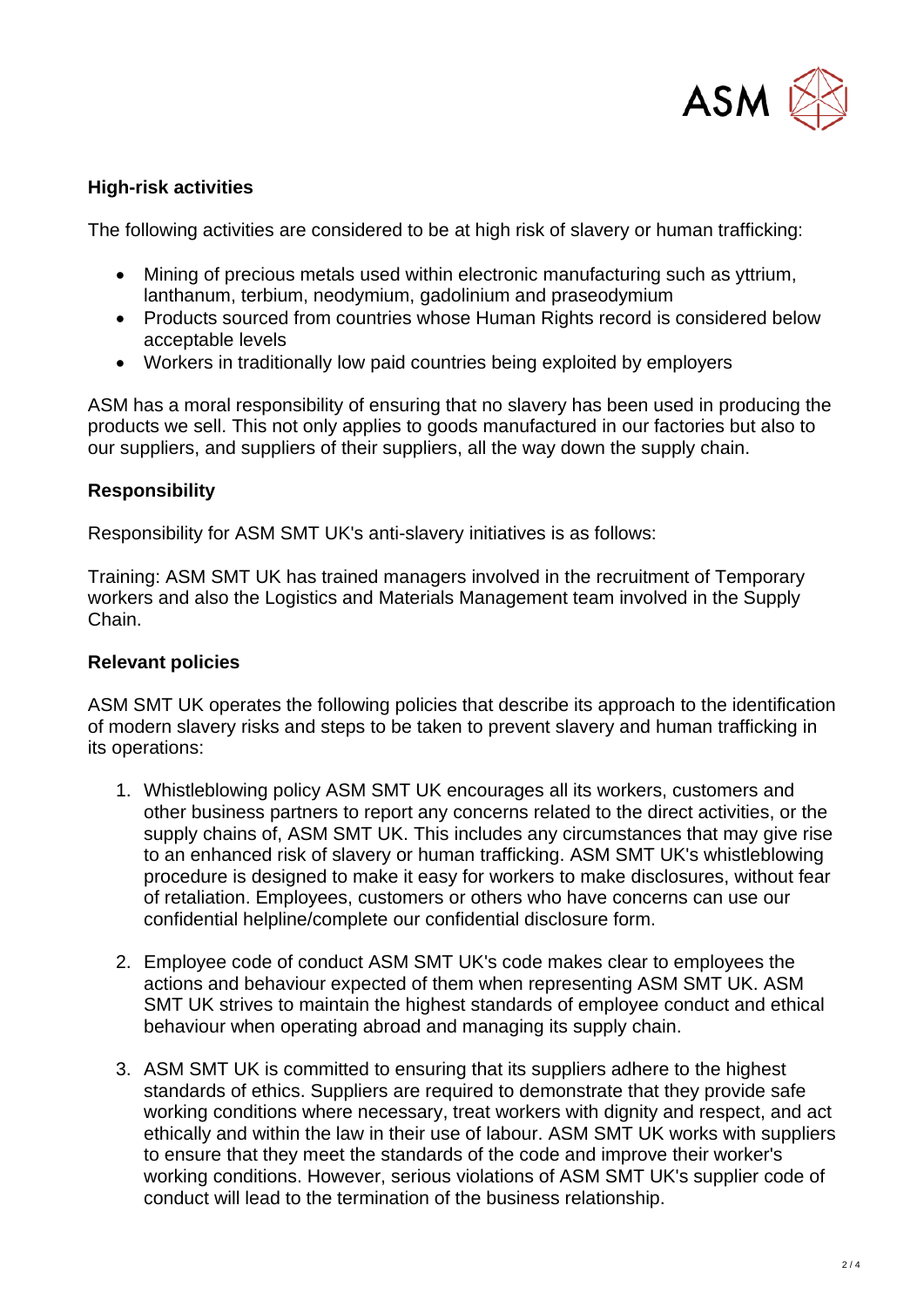

4. ASM SMT UK uses only specified, reputable employment agencies to source labour and always verifies the practices of any new agency it is using before accepting workers from that agency. Full identity checks and searches are performed prior to a temporary worker's employment through an agency, periodic checks are performed on the agency to ensure that processes are being followed.

# **Due diligence**

ASM SMT UK undertakes due diligence when considering taking on new suppliers, and regularly reviews its existing suppliers. ASM SMT UK's due diligence and reviews include:

- Supplier contracts & adherence to regulations;
- Where possible suppliers holding BSI standards;
- Business and Process audit;
- D&B credit checks:
- Compliance check new vendor (database) to check Geographical locations relating to conflict minerals or blacklisted countries;
- Invoking sanctions against suppliers that fail to improve their performance in line with an action plan or seriously violate our supplier code of conduct, including the termination of the business relationship,

# **Performance indicators**

ASM SMT UK has reviewed its key performance indicators (KPIs). As a result, ASM SMT UK:

- Requires all HR professional, SCM Make Team Leaders and those working in Logistics and Materials Management to have completed training on modern slavery by 31 March 2021;
- Has a developed and robust system for supply chain verification whereby ASM SMT UK evaluates potential suppliers before they enter the supply chain; and
- Continually reviews its existing supply chains

# **Training**

ASM SMT UK requires all HR professionals, SCM Make Team Leaders and those working in Logistics and Materials Management to sign up to one of a number of bi-annual refresher training sessions that are being run in during 2020.

ASM SMT UK's modern slavery training covers:

- Our business's purchasing practices, which influence supply chain conditions and which should therefore be designed to prevent purchases at unrealistically low prices, the use of labour engaged on unrealistically low wages or wages below a country's national minimum wage, or the provision of products by an unrealistic deadline;
- How to assess the risk of slavery and human trafficking in relation to various aspects of the business, including resources and support available;